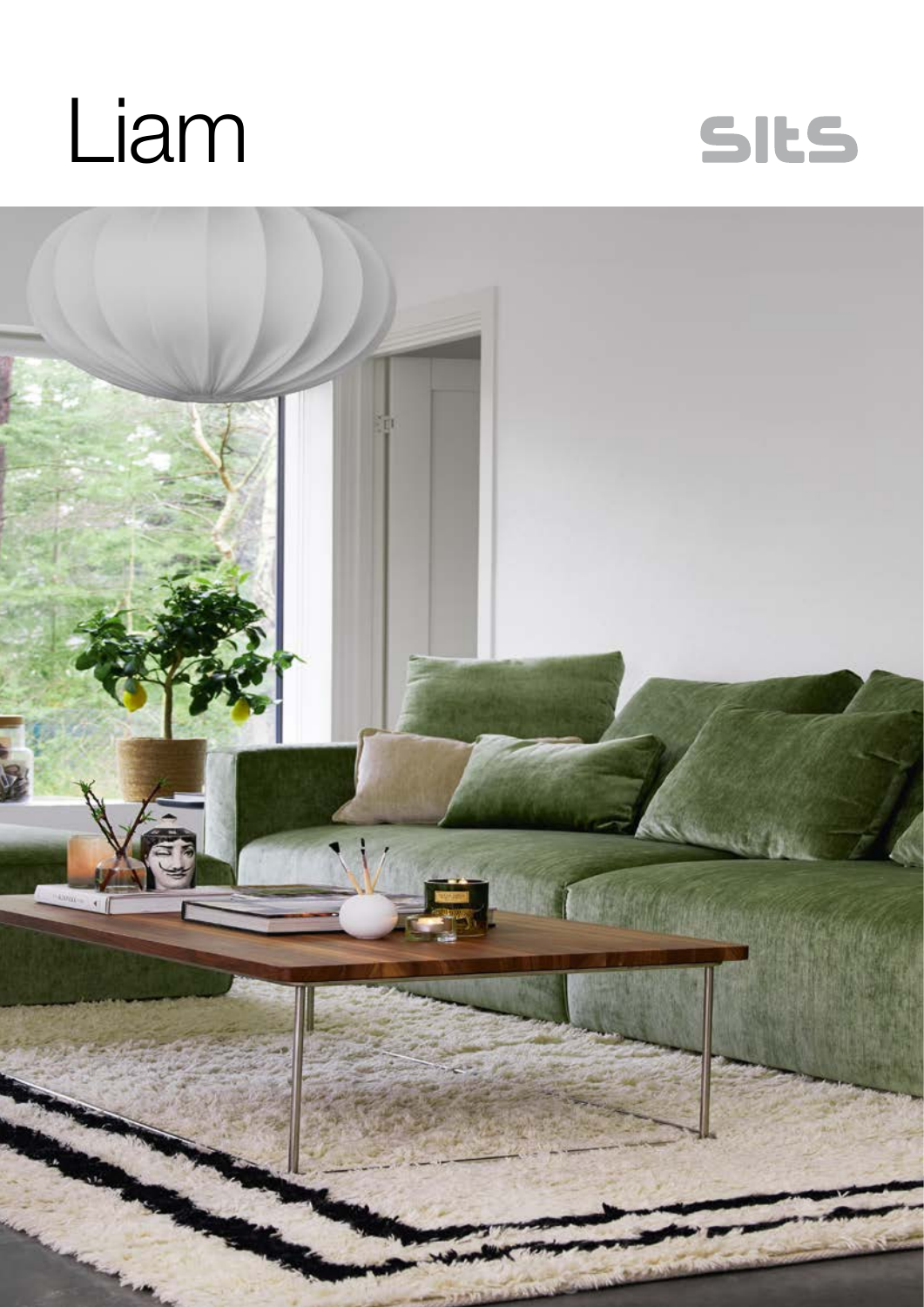

All elements available also as freestanding elements.



element 126 left + element 126 right + element 93 without armrest + element 93 right example

example with cushions 3 seater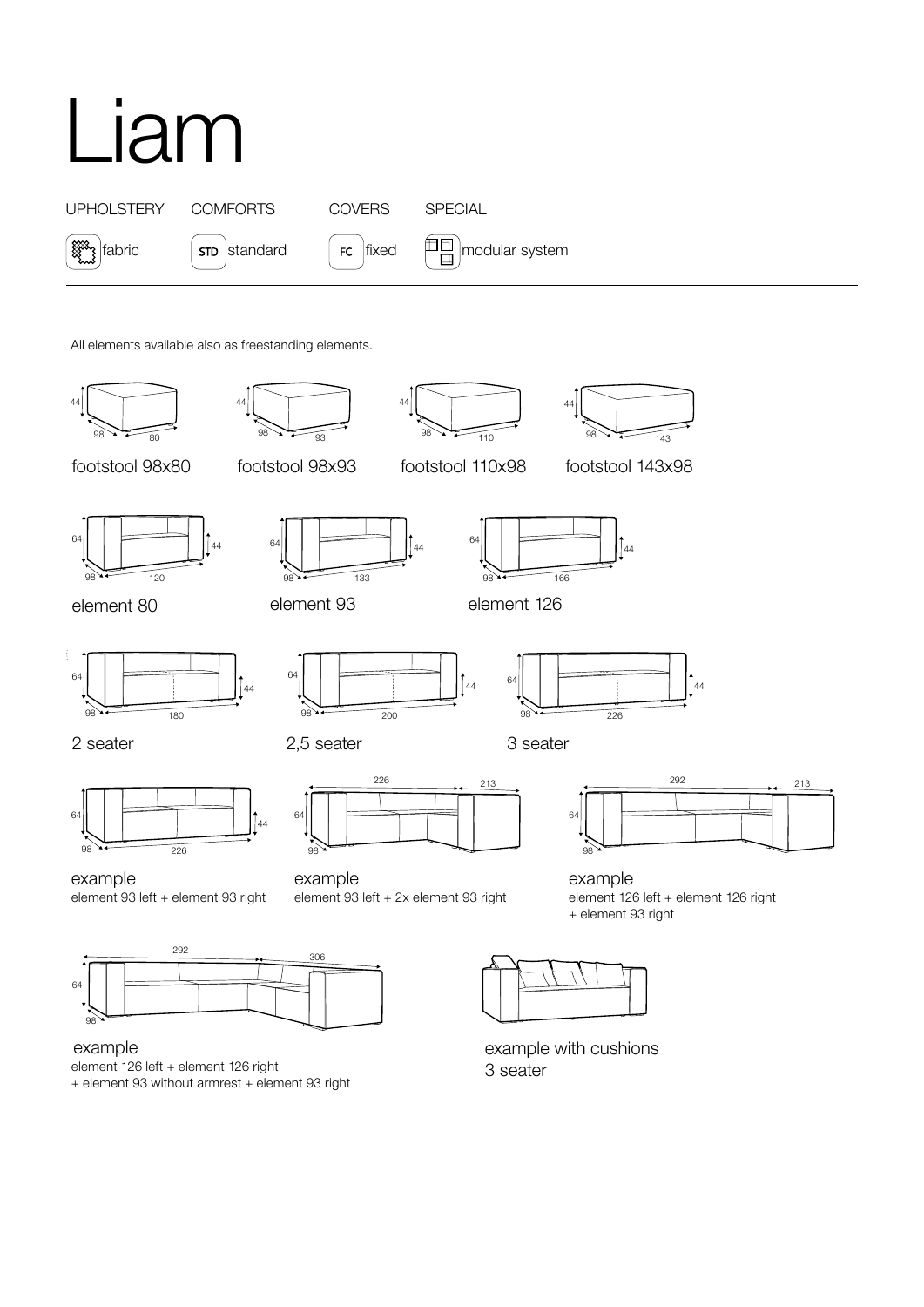

## elements of the modular system



 

element 80 left / or right = corner 90˚



element 126 left / or right



2,5 seater left / or right



divan right / or left

## extra dimensions





depth of seat

depth of seat with cushions



element 80 without armrest



element 126 without armrest



2,5 seater without armrest



chaiselongue right / or left



element 93 left / or right

element 93 without armrest



2 seater without armrest



3 seater without armrest



chaiselongue without armrest

2 seater left / or right

 

3 seater left / or right